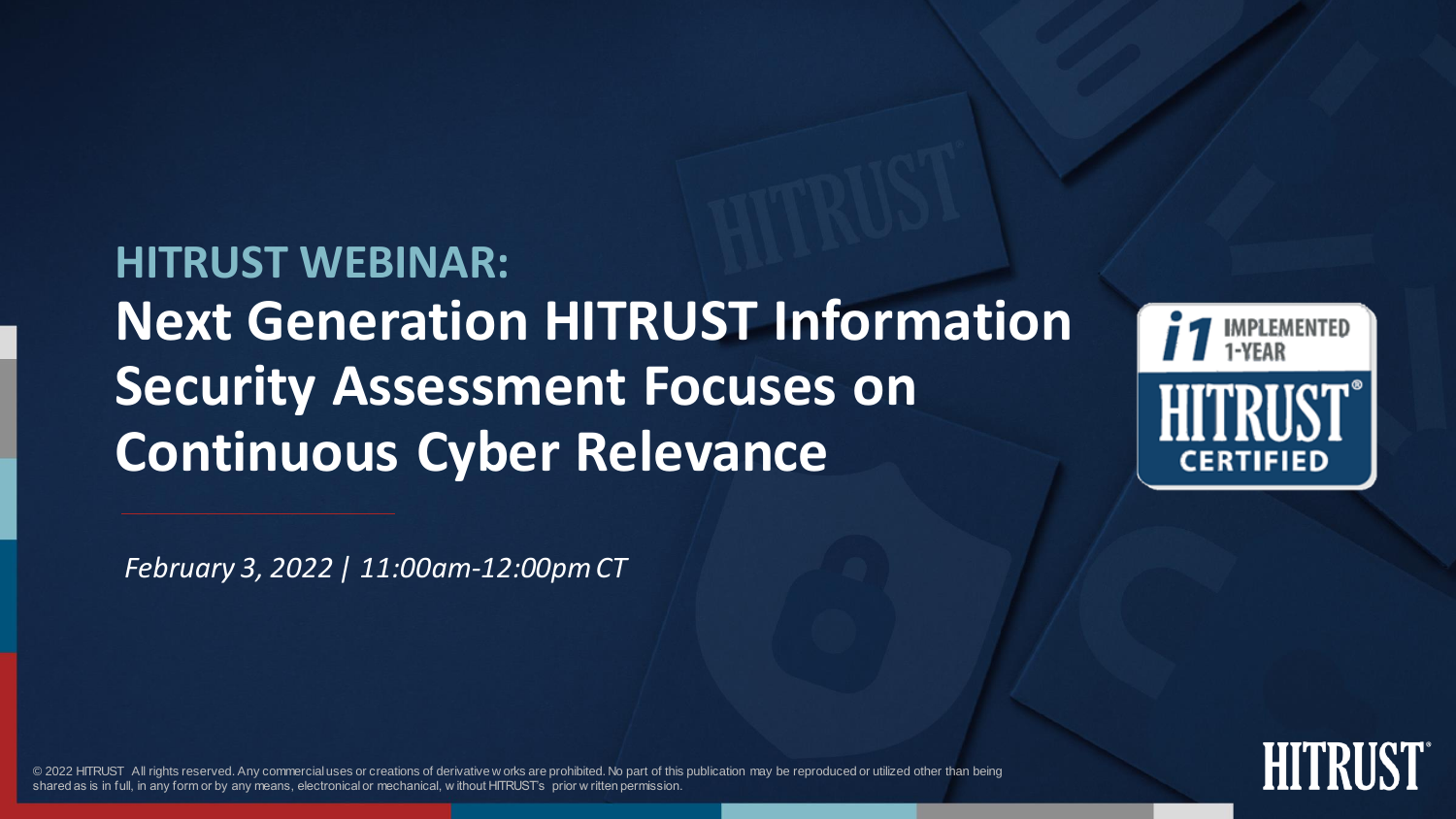### Presented By:



**MICHAEL PARISI** Vice President of Adoption **HITRUST** 



**JEREMY HUVAL** Chief Innovation Officer **HITRUST** 



#### **ADAM SOLANDER**

Partner King & Spalding LLP

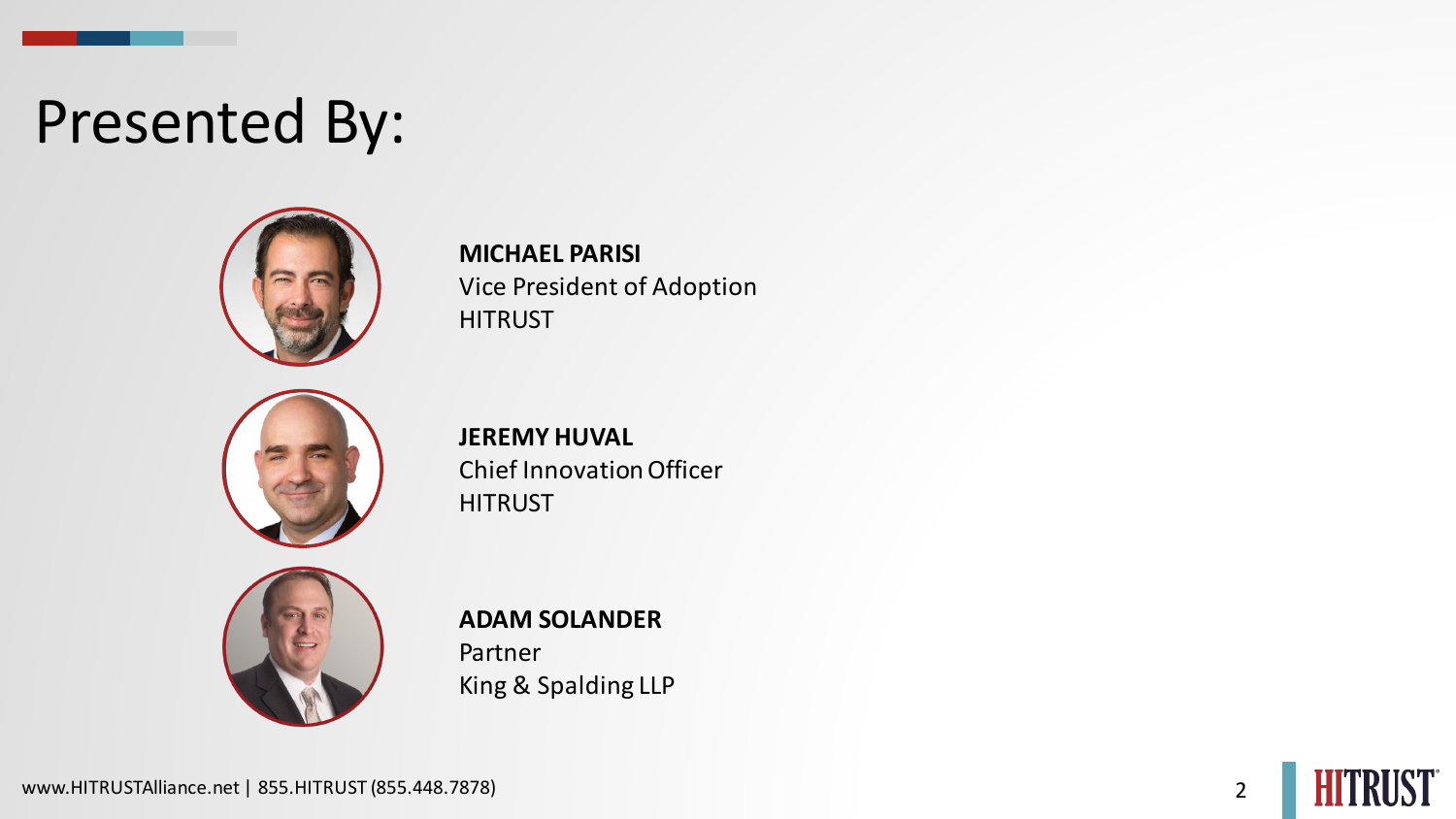## Agenda

- Why HITRUST developed a new information protection certification
	- Including: A problem with control frameworks relative to emerging threats
- The threat-adaptive and continuously relevant nature of the i1 assessment
- Characteristics of the i1 assessment and certification
- Where and why this matters
	- Interview with Adam Solander, Partner, King & Spalding LLP
- Audience Q&A

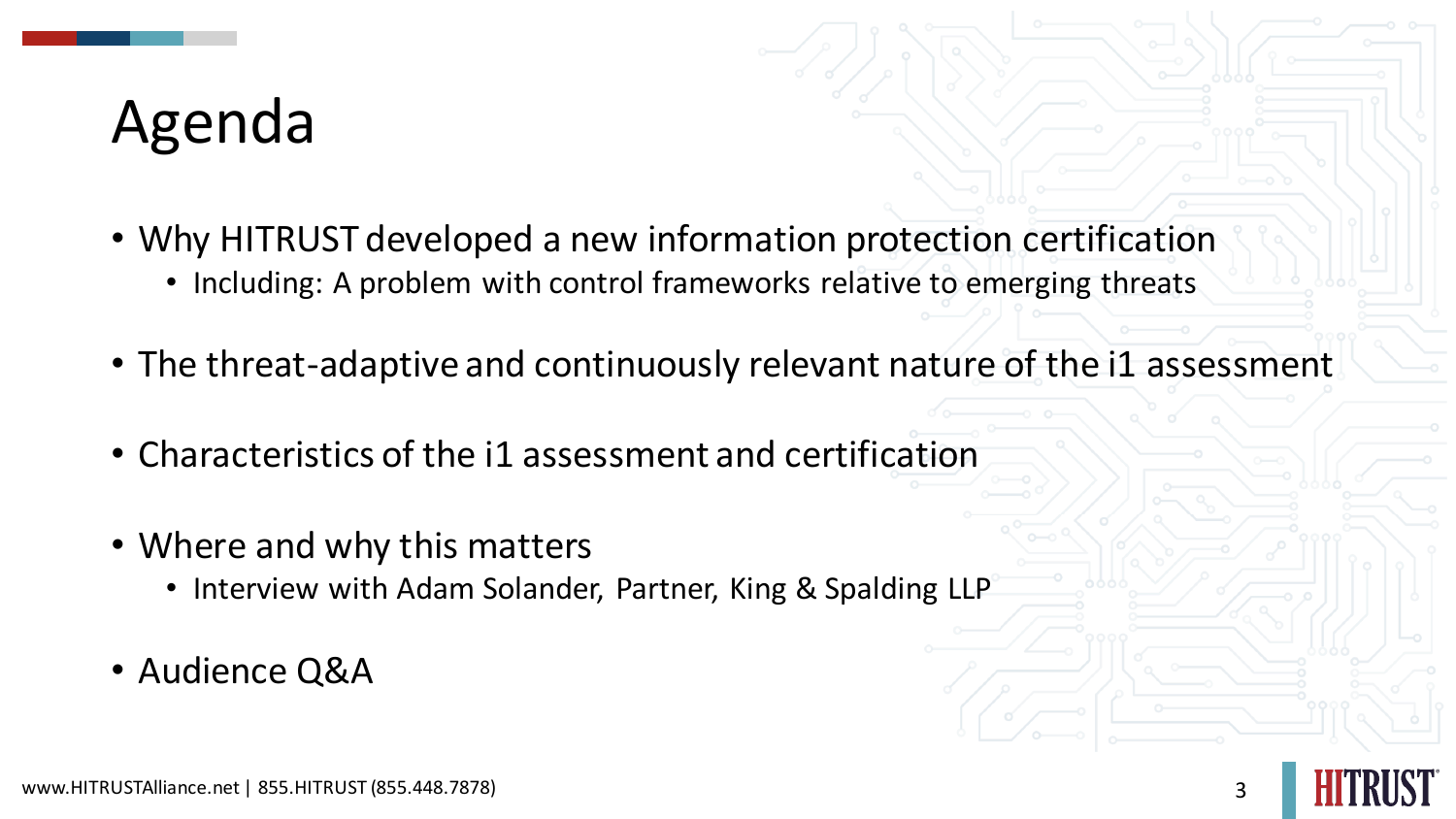# Business Needs Leading to a New HITRUST Certification

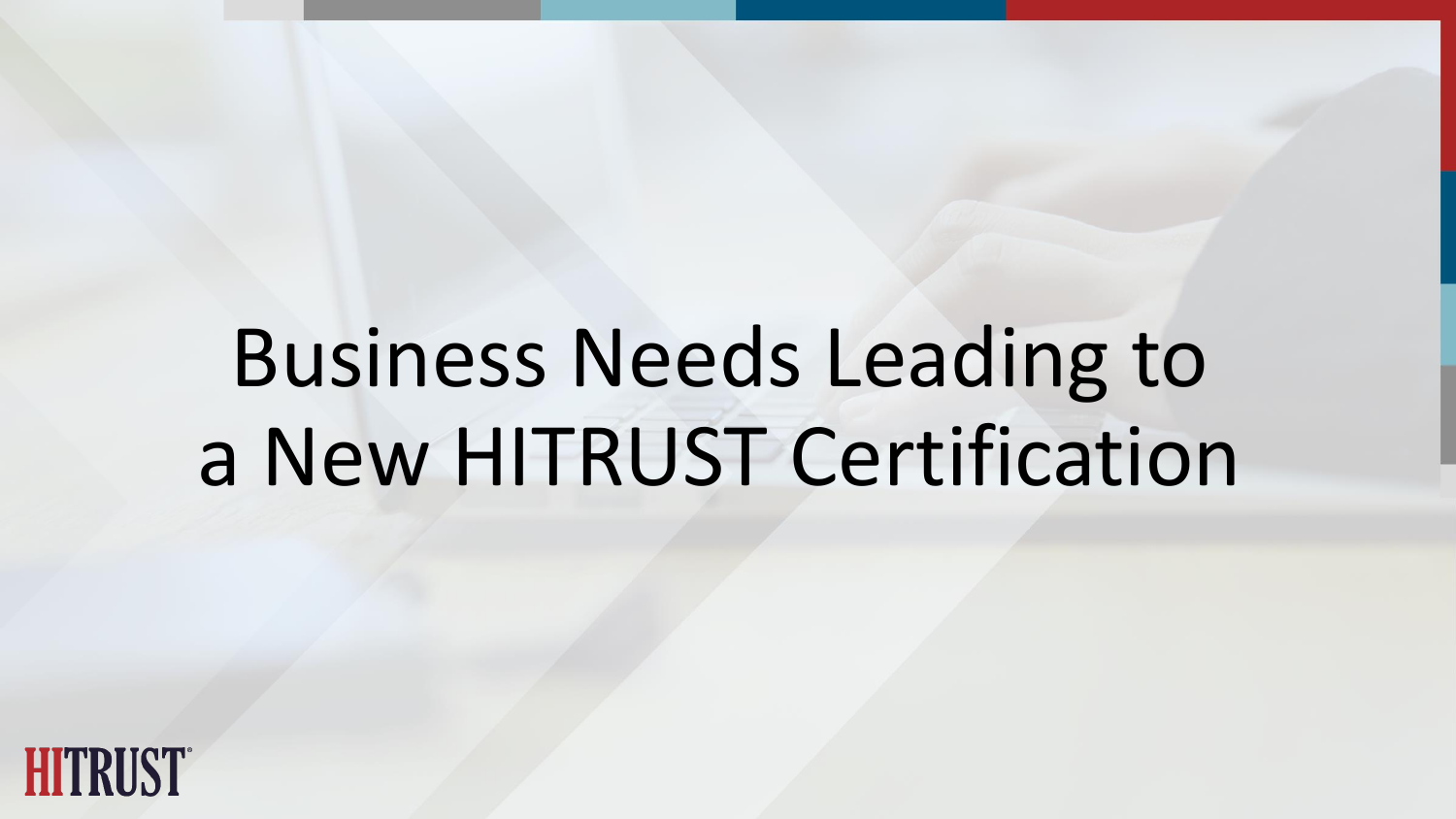#### Current Assessment and Certification Portfolio

- Historically, the HITRUST assessment portfolio consisted of the following offerings:
	- o **HITRUST CSF Rapid Assessment:** A self-assessed, security-only questionnaire facilitated through the HITRUST Assessment XChange (low level of assurance)
	- o **HITRUST CSF Readiness Assessment:** Assessment performed in preparation for a validated assessment (low level of assurance)
	- o **HITRUST CSF Validated Assessment:** Assessment leading to HITRUST CSF Certification, can optionally be tailored to include one or more authoritative sources (very high level of assurance)
- HITRUST offered entities only one certification (the *HITRUST CSF Validated Assessment Report with Certification*) at a very high level of assurance

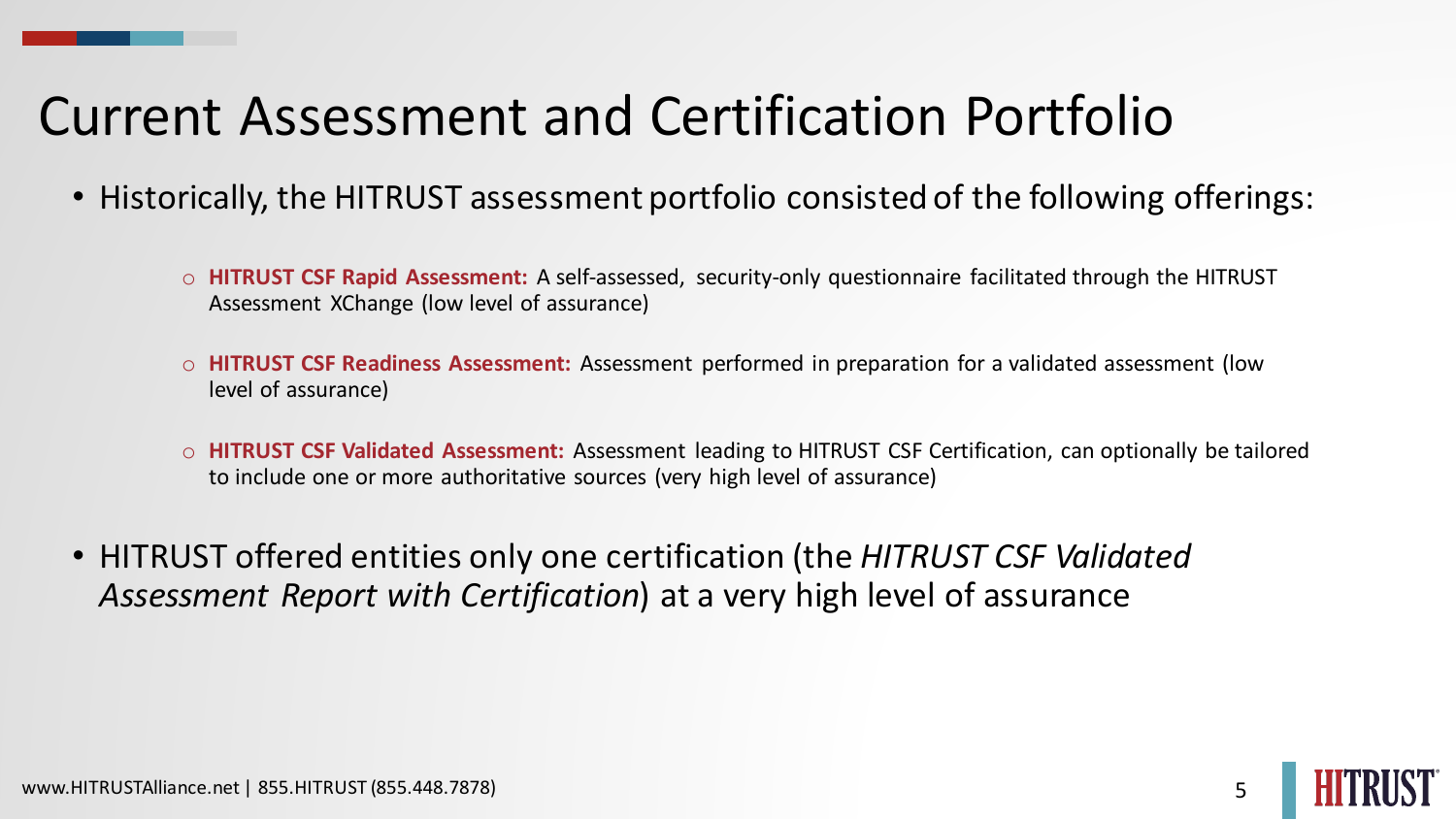#### A Need for a Broader Range of Assurances

By design, the traditional HITRUST certification offered a gold-standard level of assurance due to the comprehensive control requirements and robust assurance program requirements.

• As a result: It is not appropriate for all assurance needs and requires a high level of effort to perform

#### **To address varying assurance requirements, a broader range of assessment options was necessary.**

Introducing new assessments and certification:

- Requiring **less effort** than today's validated assessment
- Suitable for situations requiring a **moderate strength of assurance** relative to that of the existing HITRUST certification
- While still living up to the **gold-standard level of quality and rely-ability** for which HITRUST certifications are known



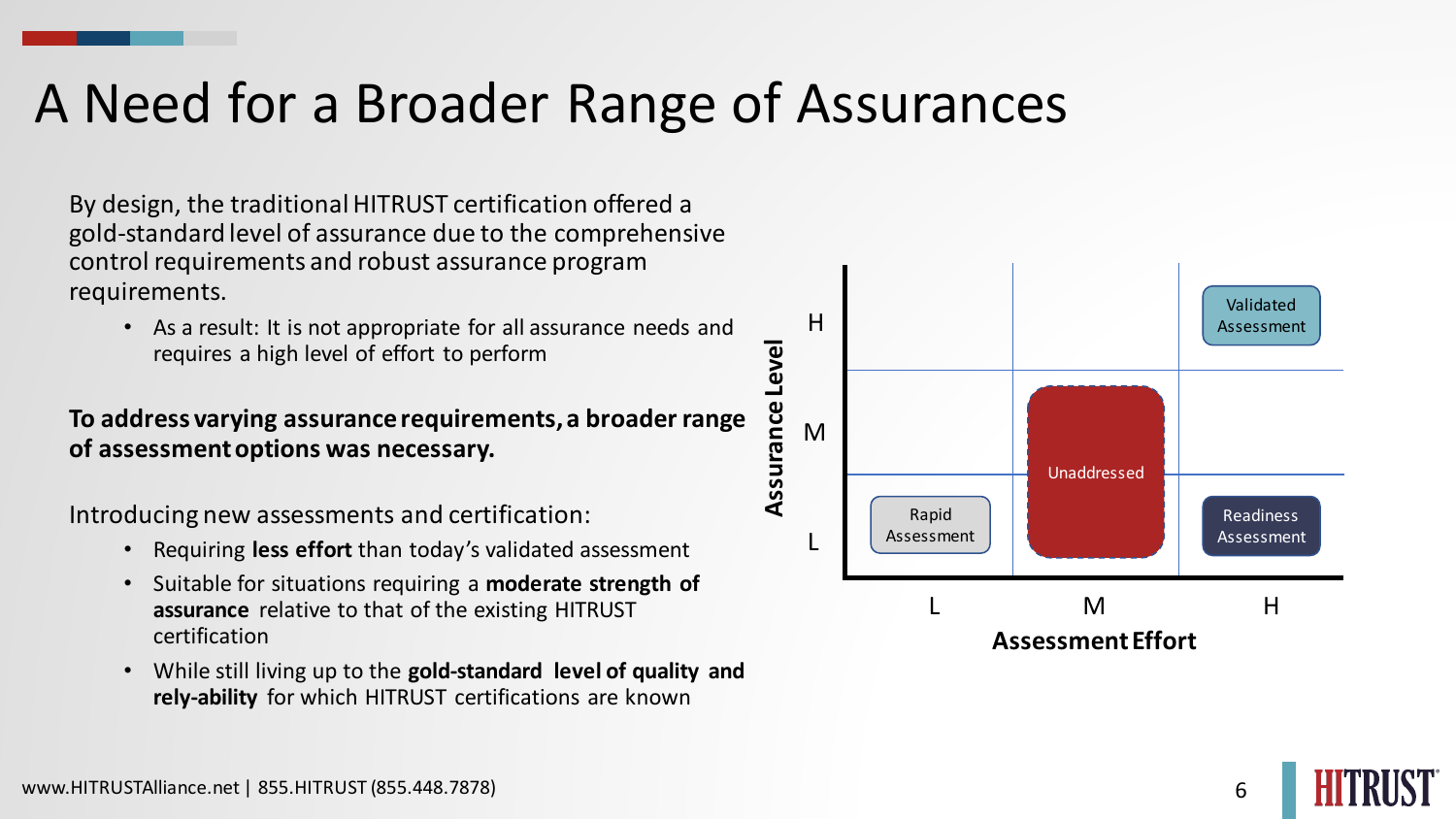### A Need for a Very Rely-able™ Certification in the Moderate Assurance Space

#### **Not all third-party assurance reports are created equal.**

A table-stakes design goal for the i1: Live up to the gold-standard level of quality for which HITRUST certifications are known.

#### **Some of the many issues with other third-party assurance reports in the moderate-assurance space:**

#### **Assurance program-level issues:**

- Thousands of certification bodies, some unaccredited, each with their own way of doing things, resulting in extreme variations
- Lack of centralized oversight and quality management throughout

#### **Control selection and design issues:**

- Assessed entity-written controls
- Played-out controls which are disconnected from today's threat landscape (i.e., compliance-based instead of risk-based)
- Inconsistent and often lackluster coverage of important control areas

#### **Issues with assessment procedures:**

- Loosely defined assessment requirements such as assessors being able to pick own sample sizes with no minimum sample size
- Difficulty in including 3rd- and 4th-party performed controls makes the inclusive method exceedingly rare
- Wildly inconsistent quality of assessment performance, and wildly inconsistent quality in final deliverable

#### **Issues in communicating assessment results:**

- Binary assessment outcomes
- PDF distribution as the only way to communicate assessment results

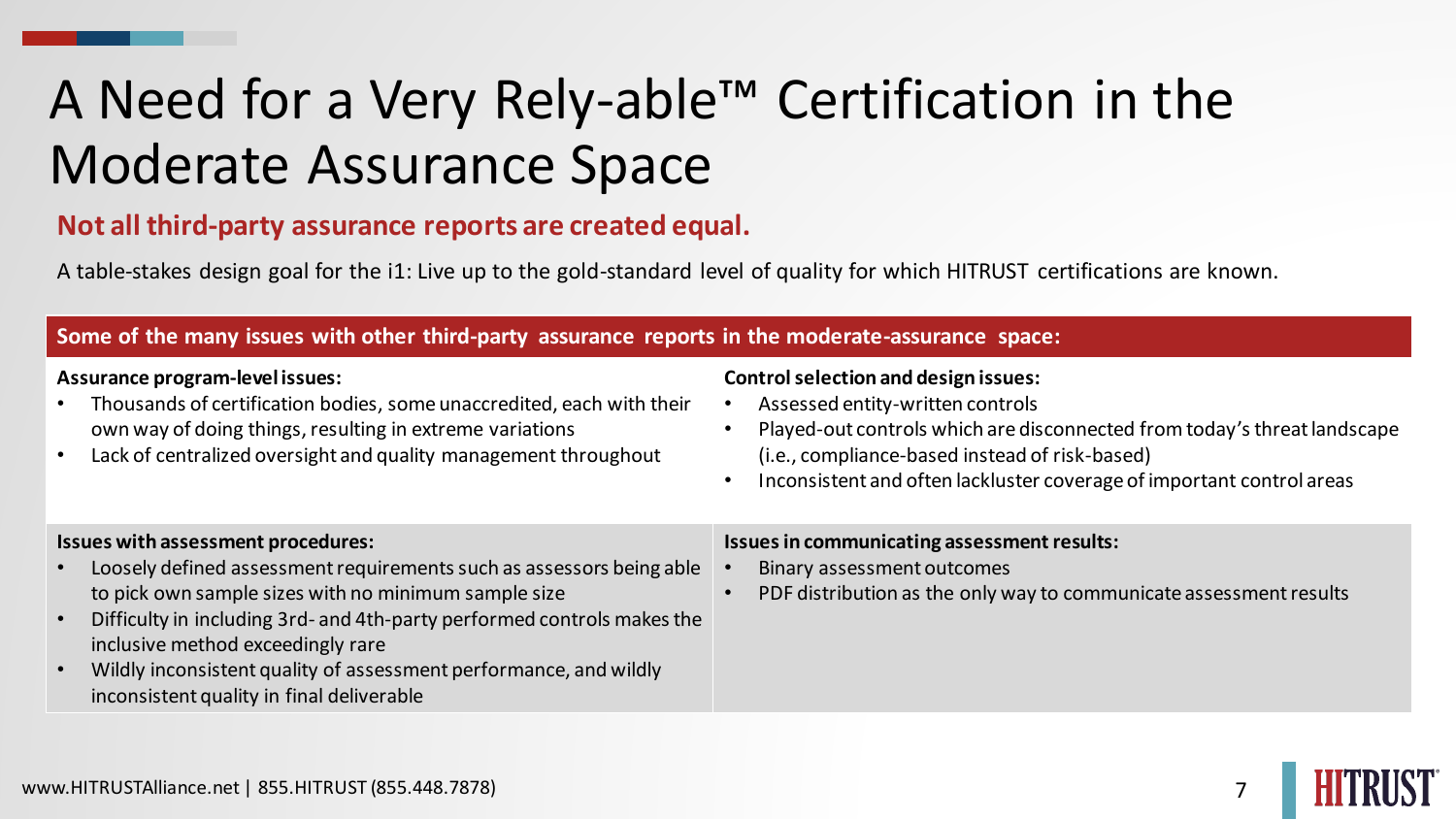### A Need for a Different Approach to Control Selection and Rationalization

As we set out to create our moderate assessment, we found **gaps in the existing cybersecurity frameworks and standards**:

- **Required controls not always relevant:** Frameworks often contain controls designed to mitigate information risks which are no longer relevant, wasting time and effort while not delivering value.
- **Key cybersecurity risks not always addressed:** Frameworks fail to consistently mitigate real-world risks and cyber threats, such as ransomware.
- **Low frequency of updates:** While the threat landscape continually changes, many frameworks are updated only once every few years.
- **Lack of prescriptiveness:** Many frameworks are so high-level, or provide such significant latitude, it is difficult for relying parties to determine suitability or applicability.

"**Control rationalization** is the effort to re-evaluate the existing control environment to remove duplicate, inefficient, unnecessary, or irrelevant controls from the testing population, and to reassess the remaining controls for design efficiency to mitigate the respective risks."

*Source: https://www.auditboard.com/*

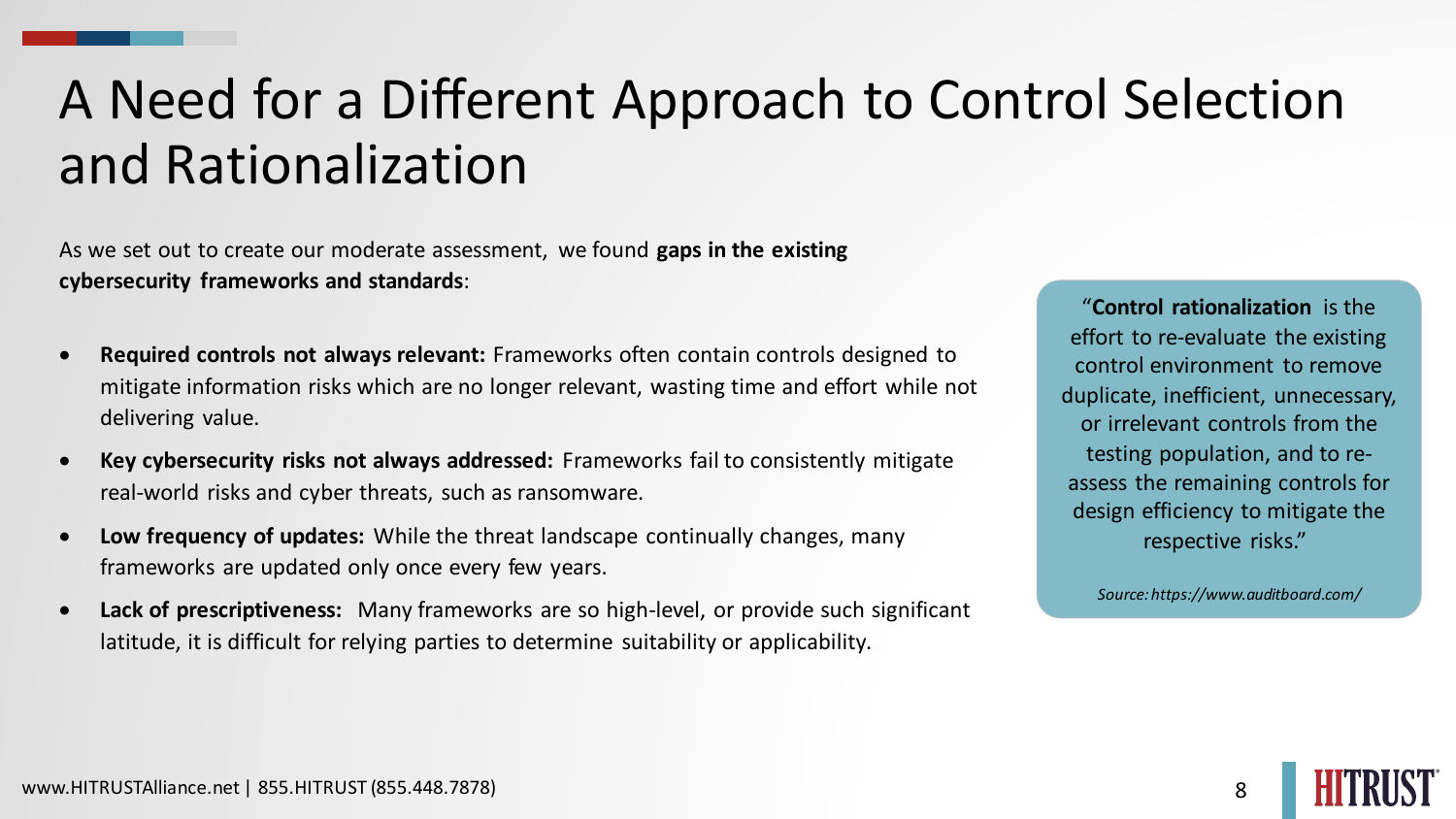### A Need for a Widely Accepted Certification Focusing on Cybersecurity Good Hygiene and Leading Practices

- The i1 is designed to be **industry agnostic** and **usable by a wide variety of organizations.**
	- Does not use any terminology that is specific to the federal government or specific legislation (e.g., Authority to Operation, covered entity)
	- Those seeking HITRUST assessments tailored to their industry can leverage the r2 assessment
- The i1 aims to focus on **good cybersecurity hygiene** and **leading cybersecurity practices.**
	- i1 control selection was guided by analyzing current and emerging cyber threats, and known relevant risks
	- Based on its design, it is not surprising that the i1 has a high degree of coverage with the following:
		- NIST 171
		- HIPAA Security Rule
		- GLBA Safeguards Rule (both current and 2021 proposed updated versions)
		- DOL EBSA Cybersecurity Program Best Practices
		- NAIC Data Security Law
		- NIST Interagency Report 7621, Small Business Information Security Fundamentals
		- Health Industry Cybersecurity Practices (HICP)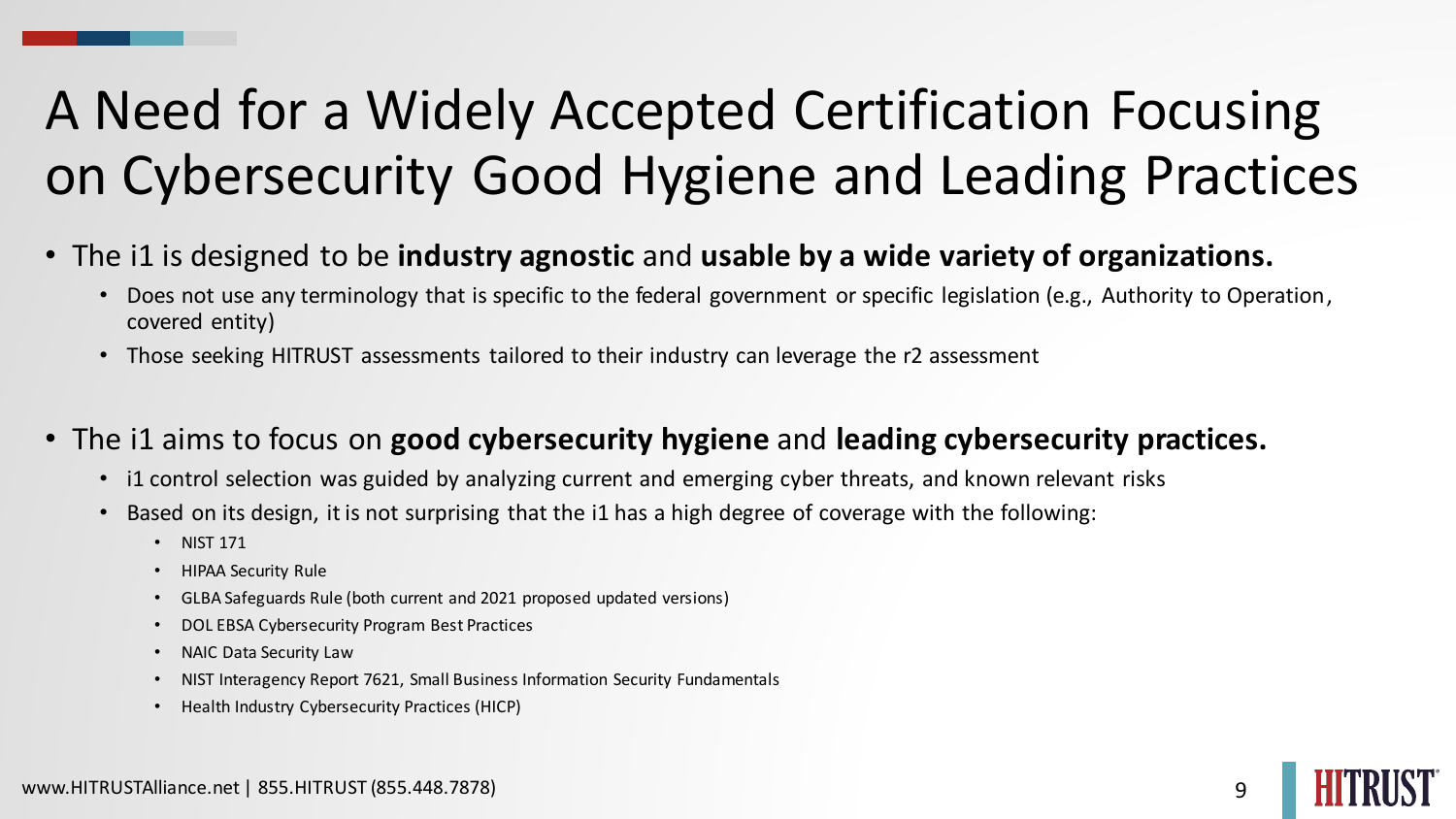# The Threat-adaptive Nature of the i1

*The design and selection of the controls for the i1 place it in a new class of information security assessments that are threat-adaptive.*

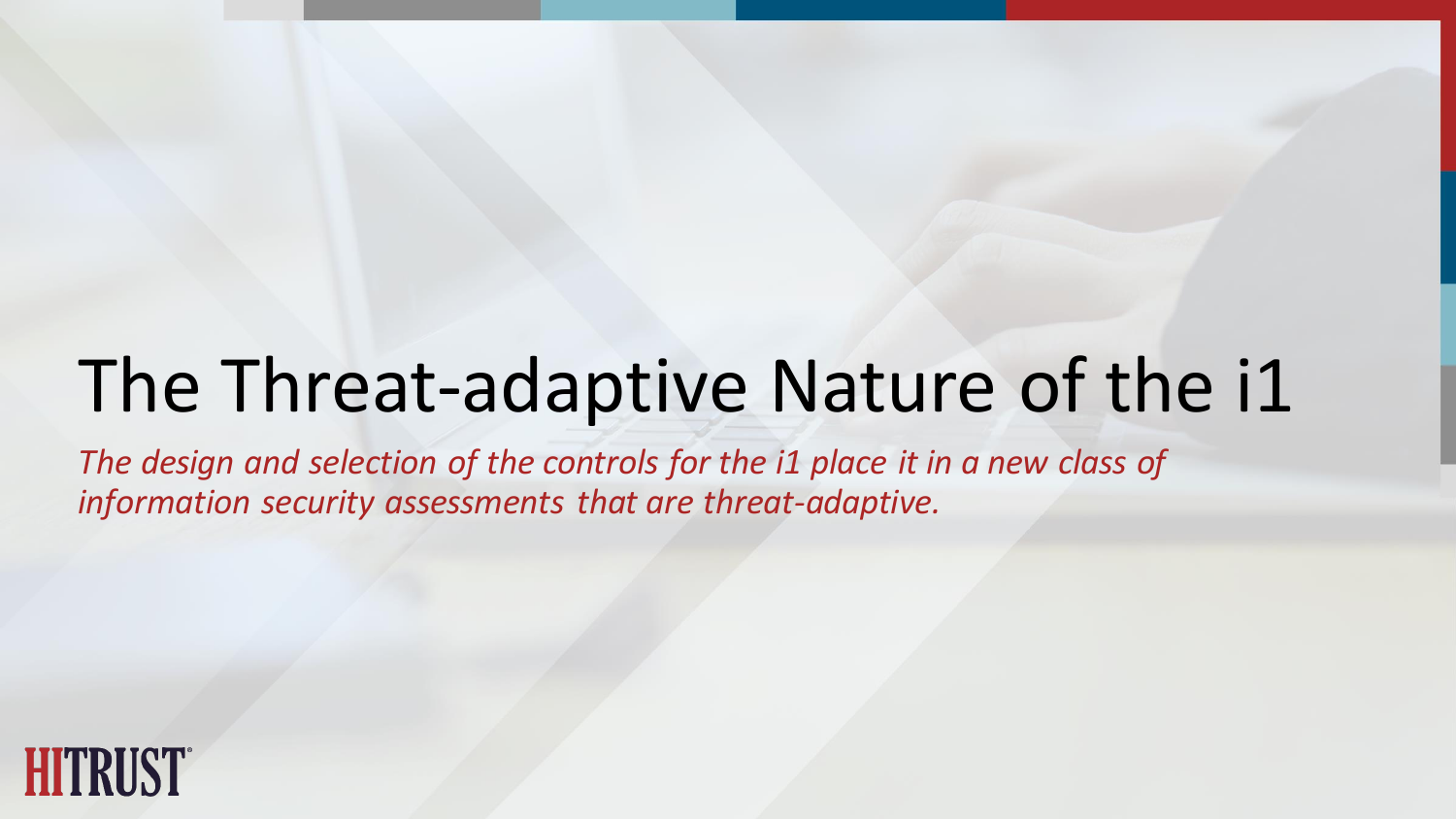#### Using Threat Intelligence Data to make the i1 Control Selection Threat Adaptive

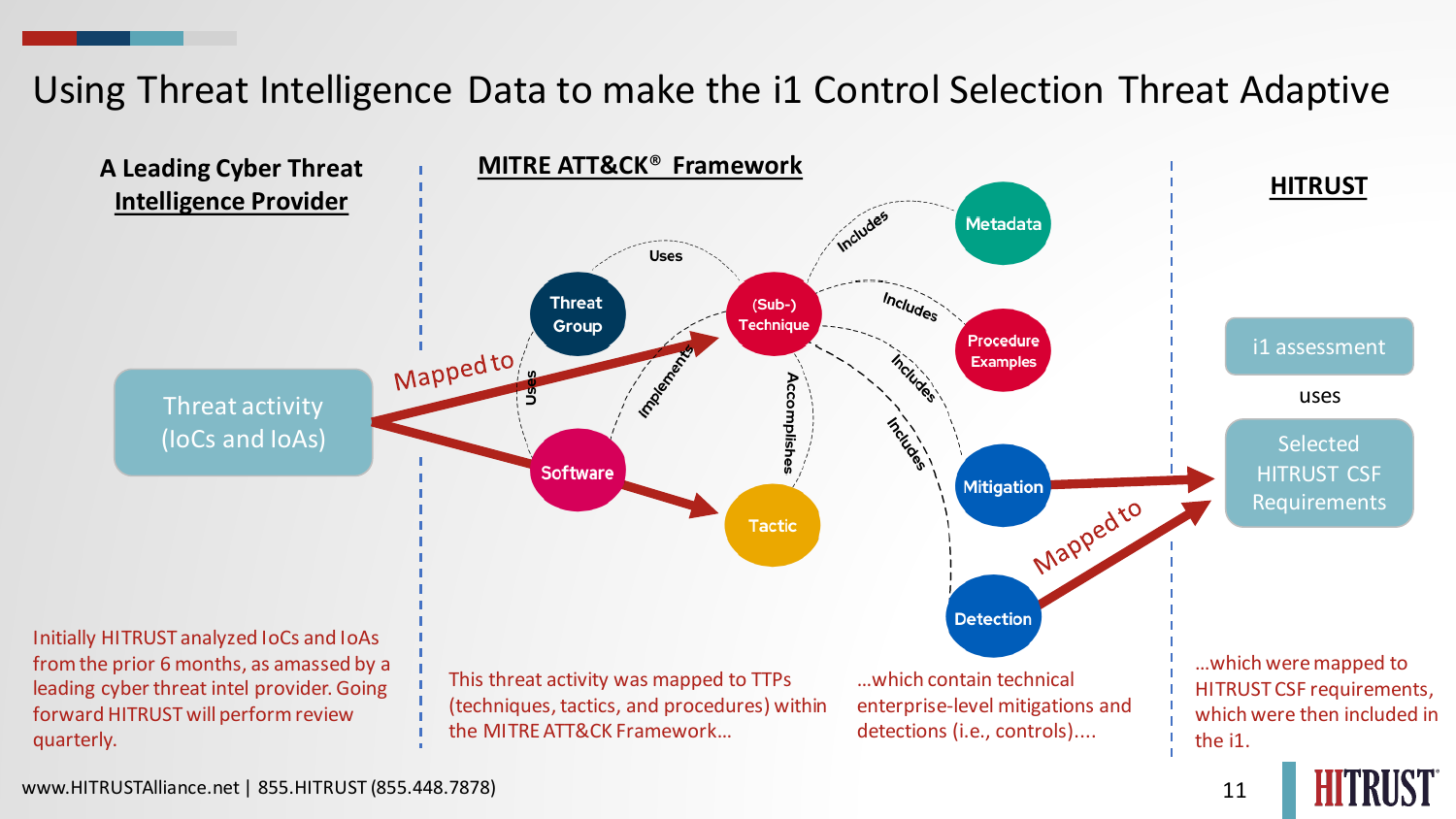### Continual Updates to the i1 Requirements

- HITRUST will reperform this threat intelligence analysis on a **quarterly** basis and update the i1 requirements as deemed necessary.
	- In addition to adding requirements in response to new and emerging cyber threats, **we will also sunset requirements**that are no longer justifiable (risk mitigation exceeds costs of incident), which reduces unnecessary assessment effort.
	- As a result of this design, all i1 assessments are required to use the then-current version of the HITRUST CSF (currently v9.6).
	- Those with i1 assessments underway (object created) and those with a valid i1 certification will not be affected by updates to the i1 control selection until their next HITRUST assessment effort.

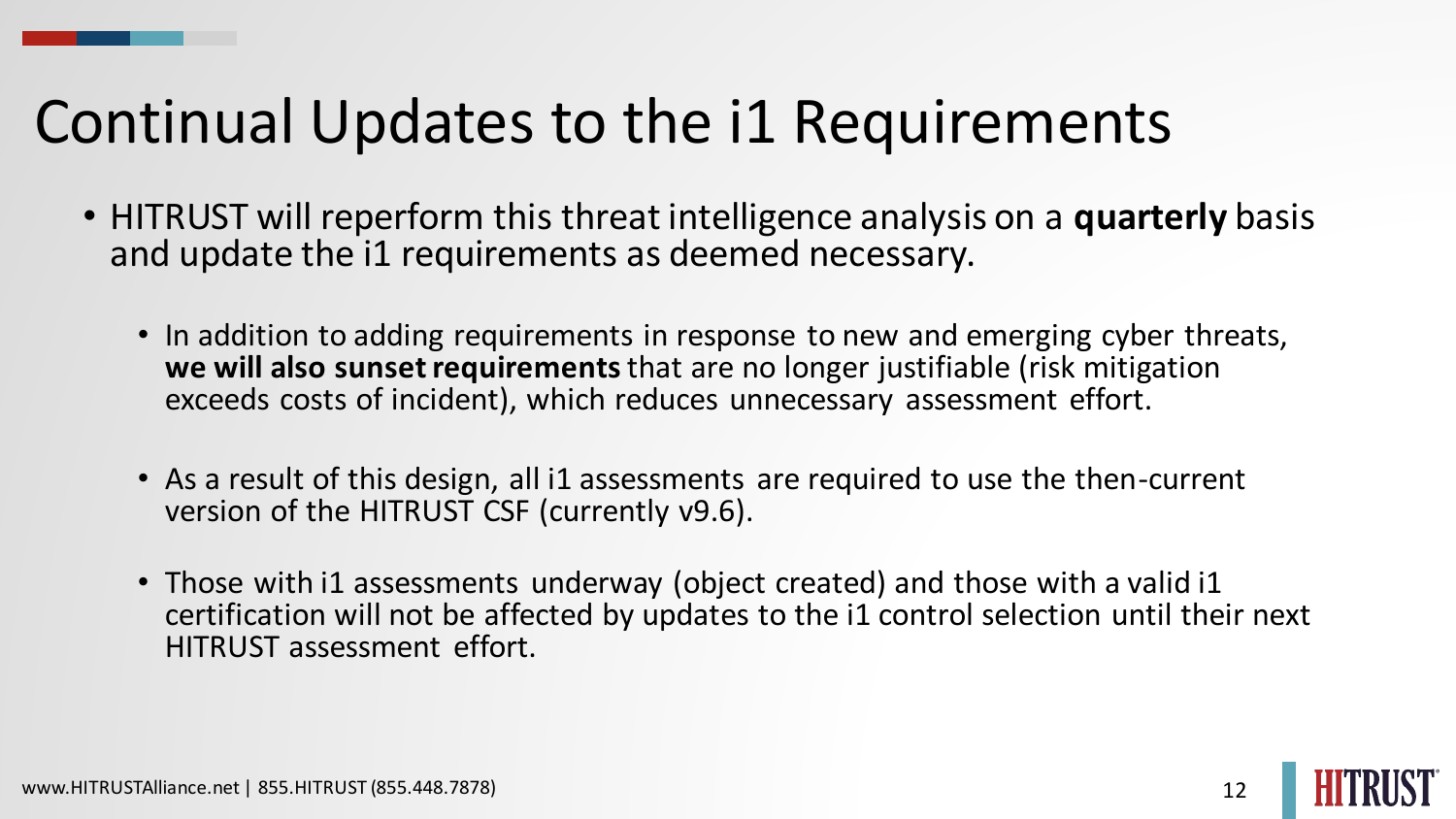#### Examples of HITRUST CSF Requirements Included Based on Threat Intel Analysis

| From the MITRE ATT&CK <sup>®</sup> Framework |                                                |                                            |                                                                                                                                                                                                                                                                                                                                                                                       |                                                                                                                                                                                                                                                                                                                                                                                                                                                                                                                                                                                                                                                            |
|----------------------------------------------|------------------------------------------------|--------------------------------------------|---------------------------------------------------------------------------------------------------------------------------------------------------------------------------------------------------------------------------------------------------------------------------------------------------------------------------------------------------------------------------------------|------------------------------------------------------------------------------------------------------------------------------------------------------------------------------------------------------------------------------------------------------------------------------------------------------------------------------------------------------------------------------------------------------------------------------------------------------------------------------------------------------------------------------------------------------------------------------------------------------------------------------------------------------------|
| <b>Tactic</b>                                | <b>Technique</b>                               | <b>Mitigation</b>                          | Technique-specific mitigation guidance                                                                                                                                                                                                                                                                                                                                                | Mapped HITRUST CSF Requirements included in the i1                                                                                                                                                                                                                                                                                                                                                                                                                                                                                                                                                                                                         |
| Privilege<br>Escalation                      | T1543: Create or<br>Modify System<br>Process   | M1018: User<br>Account<br>Management       | Limit privileges of user accounts and groups so that only<br>authorized administrators can interact with system-level<br>process changes and service configurations.                                                                                                                                                                                                                  | 11182.01cCISSystem.8: The organization uses automated tools to inventory all<br>administrative accounts, including domain and local accounts, to ensure that only<br>authorized individuals have elevated privileges and validates that each person with<br>administrative privileges on desktops, laptops, and servers is authorized by a senior<br>executive.                                                                                                                                                                                                                                                                                            |
| Initial<br>Access                            | T1566: Phishing                                | M1054: Software<br>Configuration           | Use anti-spoofing and email authentication mechanisms to<br>filter messages based on validity checks of the sender<br>domain (using SPF) and integrity of messages (using DKIM)<br>Enabling these mechanisms within an organization (through<br>policies such as DMARC) may enable recipients (intra-org<br>and cross domain) to perform similar message filtering and<br>validation. | 0231.09jCISOrganizational.7: The organization has implemented the Sender Policy<br>Framework (SPF) by deploying SPF records in DNS and enabling receiver-side verification in<br>mail servers to lower the chance of spoofed email messages.                                                                                                                                                                                                                                                                                                                                                                                                               |
| Initial<br>Access                            | T1566: Phishing                                | M1021: Restrict<br>Web-Based Content       | Determine if certain websites or attachment types (ex: .scr<br>.exe, .pif, .cpl, etc.) that can be used for phishing are<br>necessary for business operations and consider blocking<br>access if activity cannot be monitored well or if it poses a<br>significant risk.                                                                                                              | 0957.09mCISOrganizational.15: The organization maintains and enforces network-based<br>URL filters that limit a system's ability to connect to websites not approved by the<br>organization. The organization specifically blocks access to known file transfer and email<br>exfiltration websites. The organization subscribes to URL categorization services to ensure<br>that they are up-to-date with the most recent website category definitions available.<br>Uncategorized sites are blocked by default. This filtering is enforced for each of the<br>organization's systems, whether they are physically at an organization's facilities or not. |
| Persistence                                  | T1078: Valid<br>Accounts                       | M1013: Application<br>Developer Guidance   | Ensure that applications do not store sensitive data or<br>credentials insecurely. (e.g., plaintext credentials in code,<br>published credentials in repositories, or credentials in<br>public cloud storage).                                                                                                                                                                        | 1315.02e2Organizational.67: The organization provides specialized security and privacy<br>education and training appropriate to the employee's roles/responsibilities, including<br>organizational business unit security POCs and system/software developers.                                                                                                                                                                                                                                                                                                                                                                                             |
| Initial<br>Access                            | T1190: Exploit<br>Public-Facing<br>Application | M1026: Privileged<br>Account<br>Management | Use least privilege for service accounts will limit what<br>permissions the exploited process gets on the rest of the<br>system.                                                                                                                                                                                                                                                      | 1146.01c2System.23: The organization promotes the development and use of programs<br>that avoid the need to run with elevated privileges and system routines to avoid the need<br>to grant privileges to users.                                                                                                                                                                                                                                                                                                                                                                                                                                            |

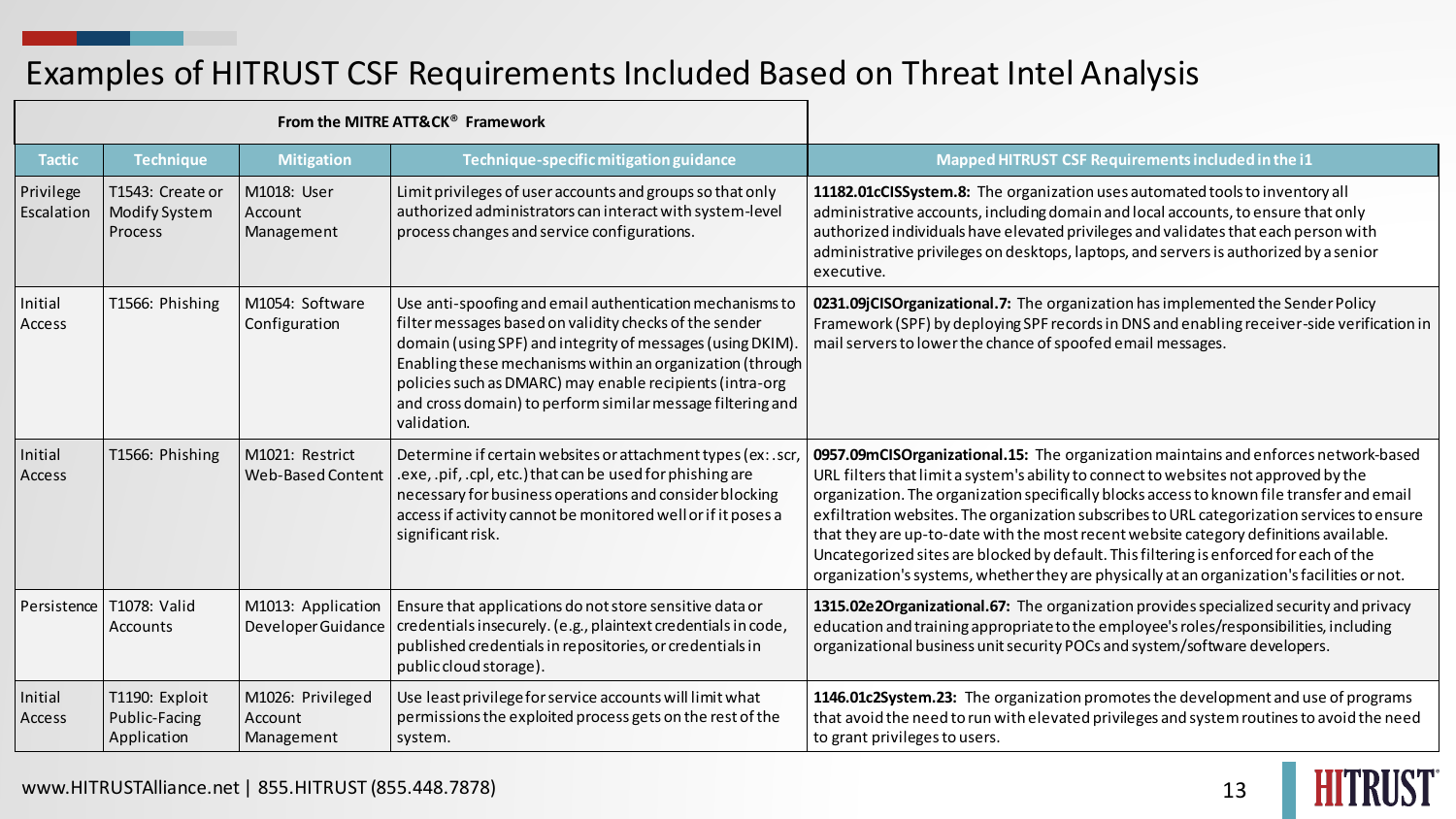# The New HITRUST i1 Assessment

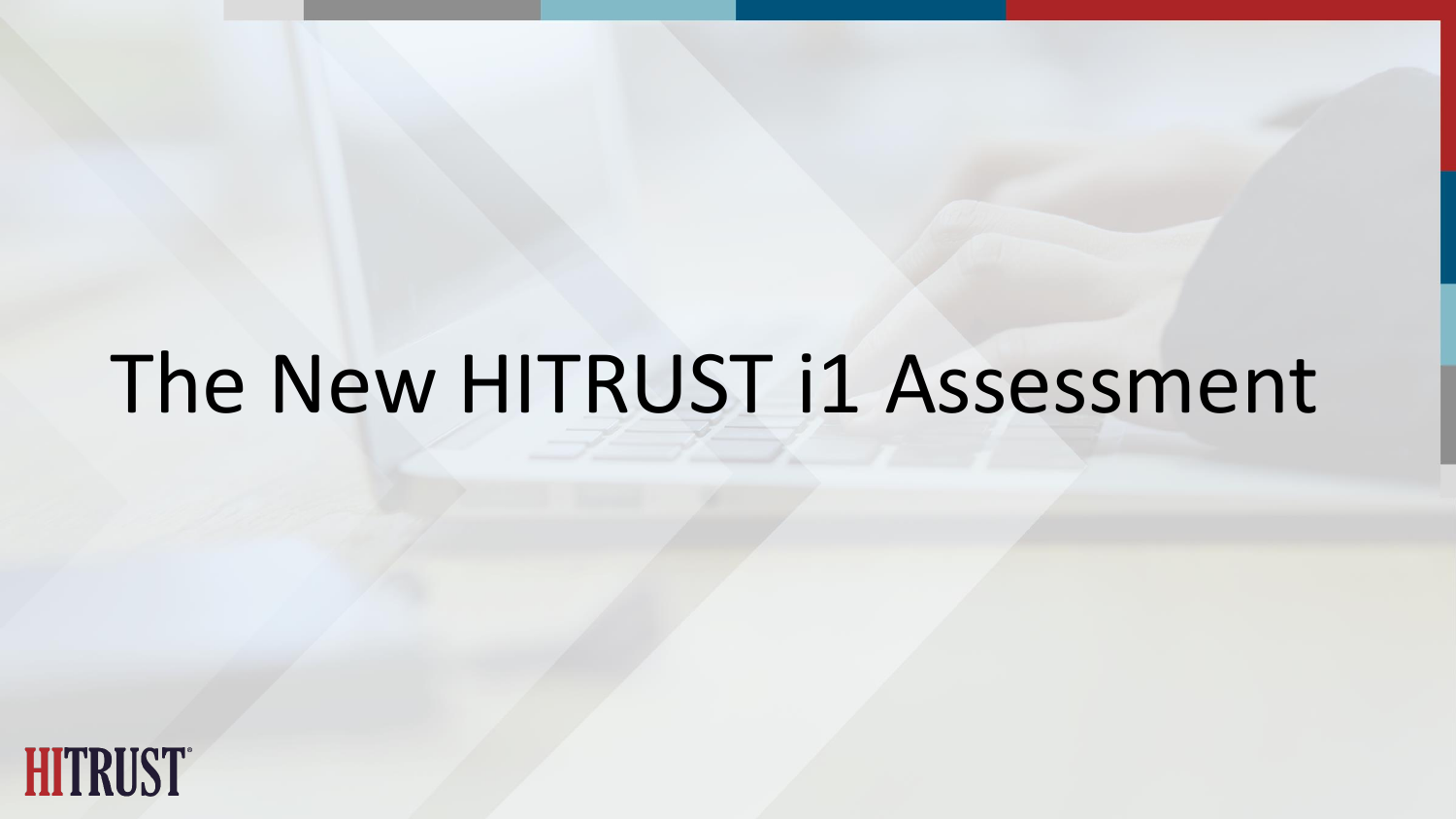

• Designed to ensure **continual relevance given its threat adaptive design** *Note: Circle overlaps are not intended to convey* 

## Safeguards Rule Reguards Rule Reguards Rule Reguards Rule Reguards Rule Reguards Rule Reguards Rule Reguard Regular Regular Regular Regular Regular Regular Regular Regular Regular Regular Regular Regular Regular Regular Re

*overlap in authoritative source content*



HITRUST i1 Coverage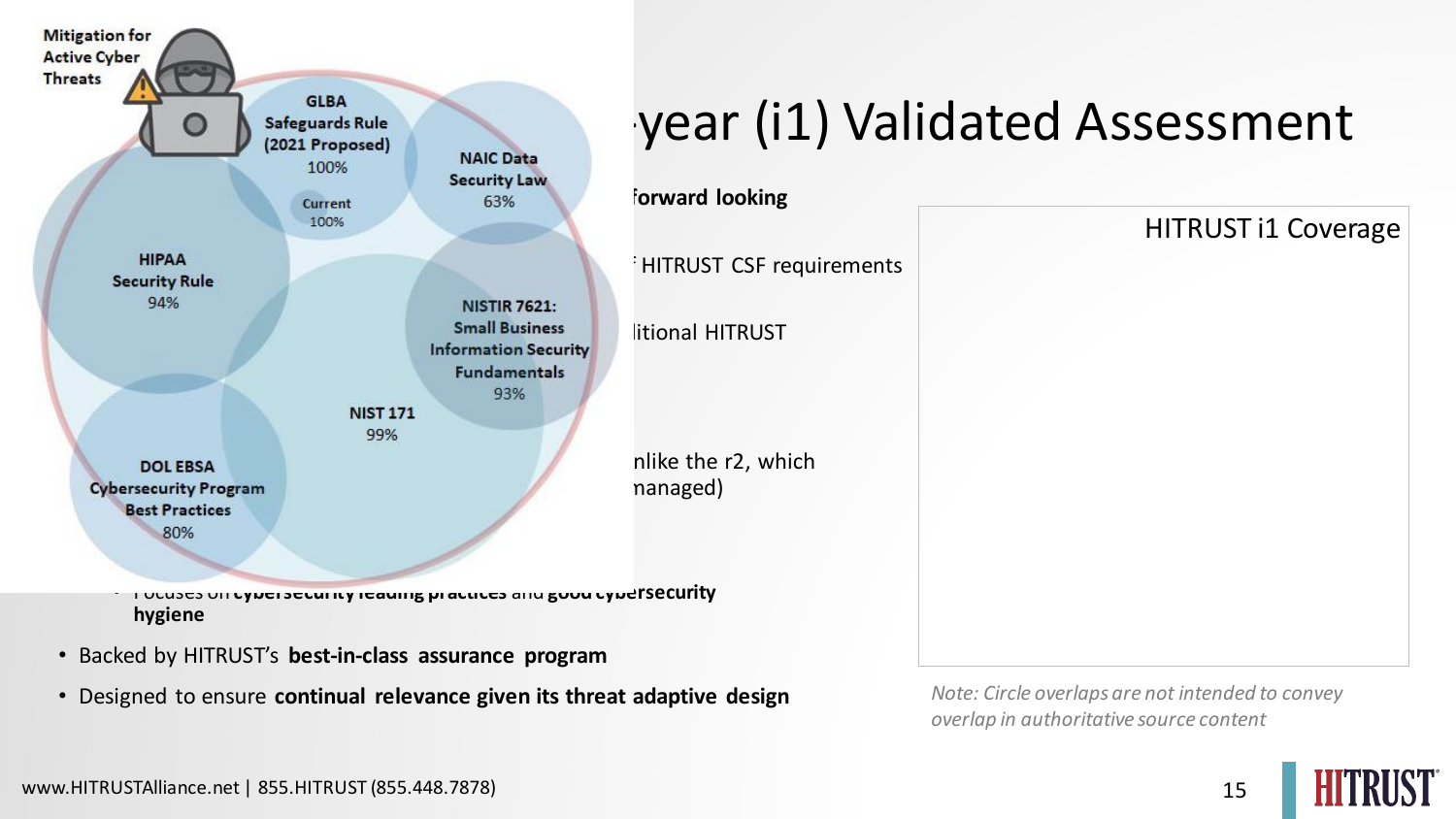### i1 and r2 Assessment Similarities

#### Both:

- Provide **a means to convey information protection** assurances over the assessed entity's scoped control environment
- Result in a **shareable, final report with certification** issued by HITRUST
- Can be shared with stakeholders using the HITRUST **Results Distribution System (RDS)** and the **HITRUST Assessment XChange**
- Use requirements resident in the **HITRUST CSF**
- Use HITRUST **MyCSF**
- Undergo 6 levels of independent and objective **quality assurance reviews** by HITRUST
- **Require an Authorized HITRUST External Assessor** to test control implementation
- Take advantage of HITRUST's patent-pending **Assurance Intelligence Engine (AIE)** to perform over 150 automated checks
- Feature **readiness** assessments **and validated** assessments

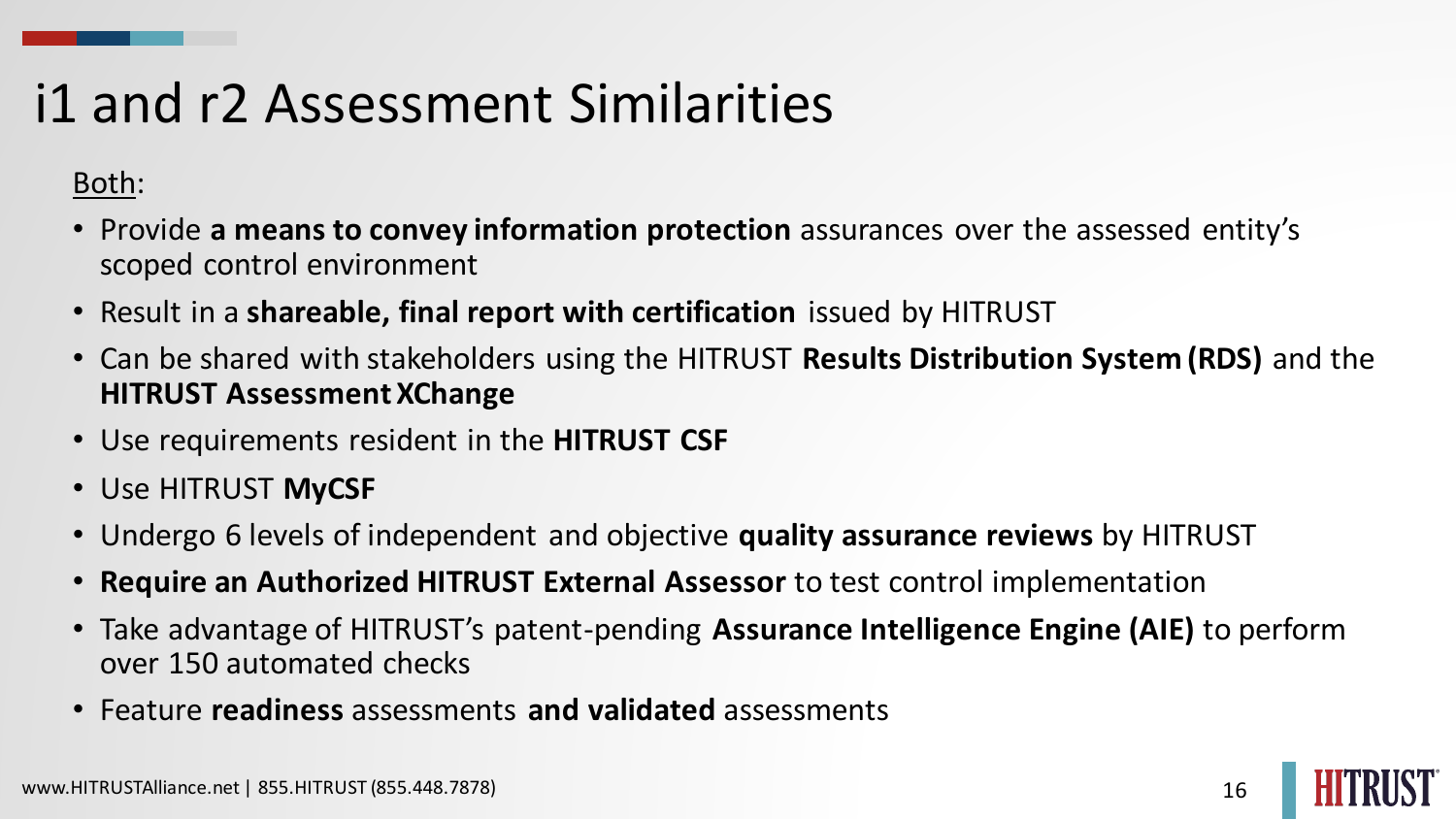# Interview with Adam Solander

Partner King & Spalding LLP

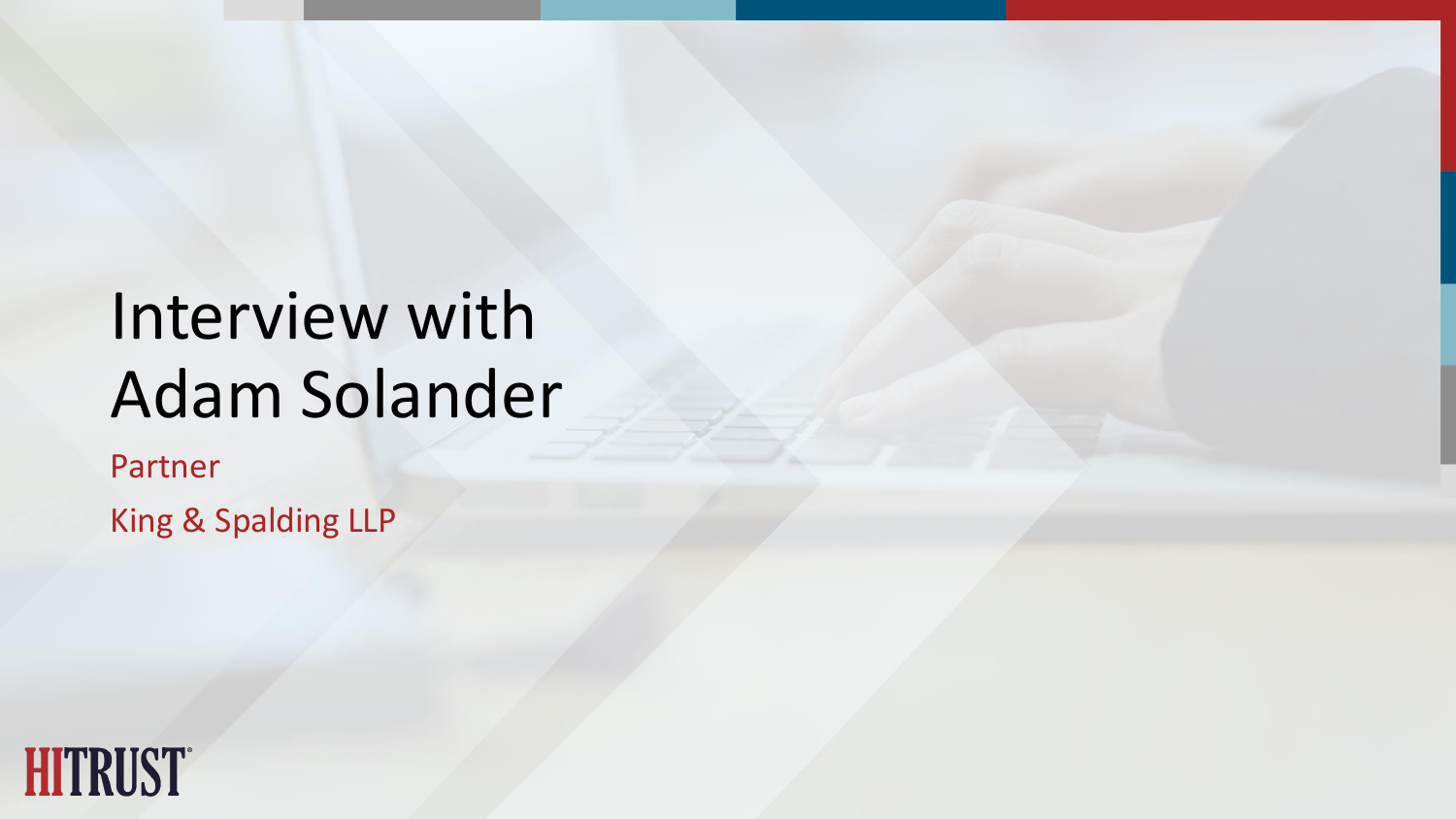### Audience Q&A